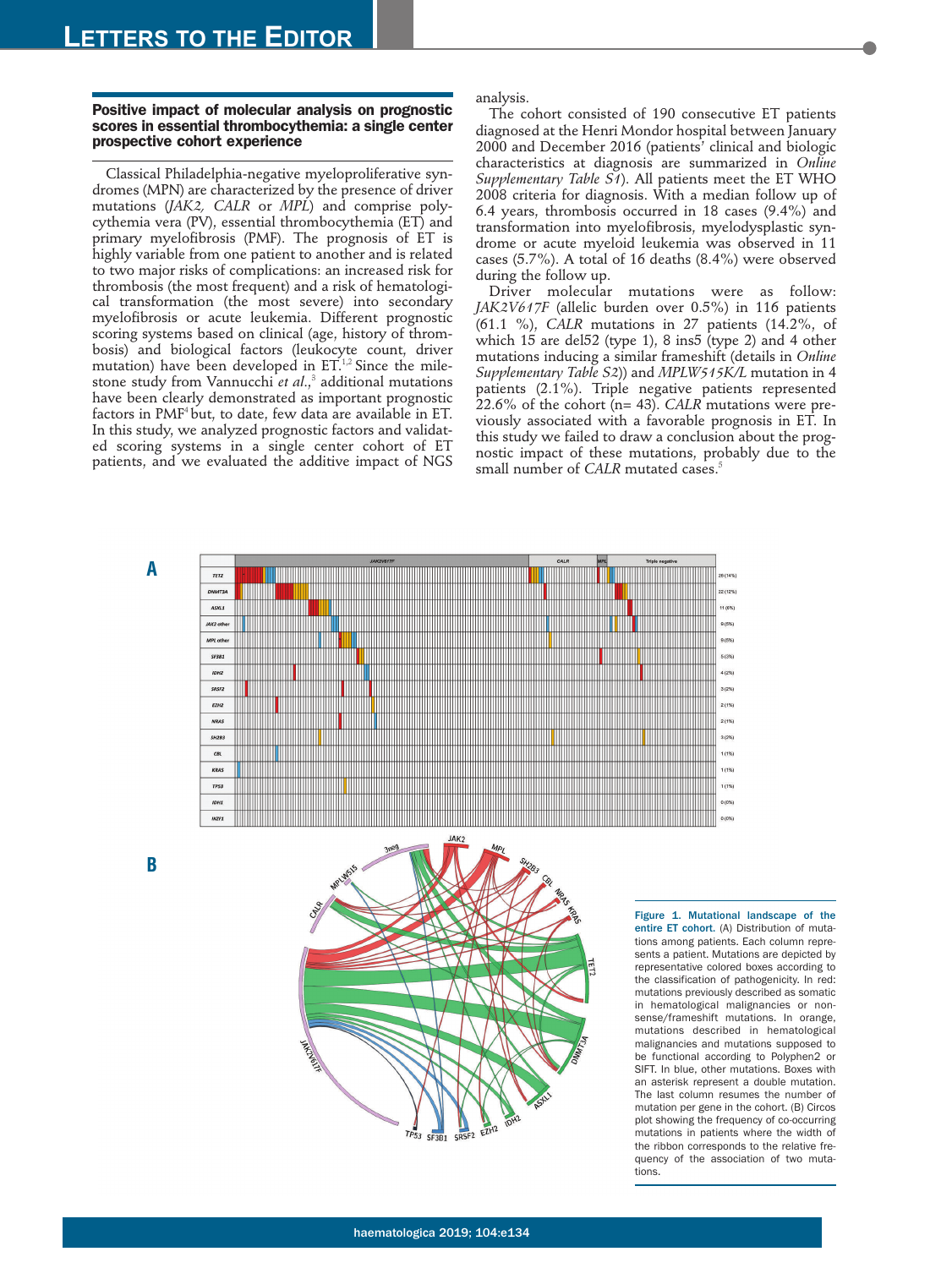

Figure 2. Association between clinico-biological parameters and mutations. Additional mutations were tested when all of them were considered (panel A) and when only pathogenic mutations were considered (panel B). Colored boxes represent a significant link, based on appropriate statistical test (Exact Fisher, t-test, Mann-Whitney). A plus sign represents a positive link whereas a minus sign represents a negative link.

Searching for additional mutations, a 16-genes NGS panel (*ASXL1, EZH2, DNMT3A, TET2, IDH1, IDH2, TP53, SF3B1, SRSF2, CBL, NRAS, KRAS, JAK2, MPL, SH2B3, IKZF1*) was used at the time of diagnosis (or during the first years of follow up). After removal of known polymorphisms, mutations were classified according to their putative impact in three groups: A (pathogenic mutations), B (likely pathogenic mutations) and C (mutations of unknown significance) (Details in *Online Supplementary Methods*). We then evaluated the impact of these additional mutations by taking into account all mutations ("ABC") or by considering only the most pathogenic ("A").

At least one additional mutation was found in 83 patients (44%). The mutation frequencies and details are reported in Figure 1A, *Online Supplementary Figure S1* and *Table S3*. Notably, an additional mutation was detected in 15/43 triple negative patients (35%). The most mutated genes were *TET2* (ABC: 13.7%, A: 6.8%), *DNMT3A* (ABC: 11.5%, A: 6.8%) and *ASXL1* (ABC: 5.8%, A: 3.2%). Association of mutations, considering all additional mutations (ABC), are represented in the Figure 1B. The most frequent associations of mutated genes concerned *JAK2V617F* and both *TET2* and *DNMT3A* (16 cases each). Of note, mutations of *CALR* and *ASXL1* or splicing genes (*SRSF2* and *SF3B1*) were mutually exclusive. As already described, the NGS analysis showed good performance in measuring the allelic charge of the *JAK2V617F* mutation and high correlation with standard procedures (*Online Supplementary Figure S2*).<sup>6</sup> Only 2 mutations of low allele burden (0.14 and 0.24%) were not detected due to insufficient sequencing depth (4218 and 918X).

Association of clinico-biological parameters and molecular landscape were tested with driver mutations and additional mutations for which mutations of "ABC" and "A" classifications were analyzed separately (Figure 2). With the "ABC" classification, *DNMT3A, TET2, ASXL1* and SRSF2 mutations were associated with older age (*P*=0.022, *P*=0.0066, *P*=0.04, *P*=0.0087 respectively), *JAK2* mutations other than *V617F* and *TET2* mutations were also associated with lower leukocytes count (*P*=0.0014 and *P*=0.042 respectively, Figure 2A). When we applied the "A" classification, *TET2, DNMT3A* and *SRSF2* were still associated with older age (*P*=0.043, *P*=0.003 and *P*=0.0087 respectively) (Figure 2B).

We studied the performance of  $\text{ELN}^7$  (high risk defined as age > 60 years or a history of thrombosis), IPSET-survival<sup>2</sup> and IPSET-thrombosis<sup>1</sup> scoring systems (details in *Online Supplementary Table S11*) using the concordance index for overall survival and event-free survival (death, hematologic progression and thrombosis: all events, then separate analyses) (details of prognostic groups in *Online Supplementary Table S4*). In our cohort, the ELN score seemed to be the better prognostic scoring system. It was able to categorize patients according to overall and eventfree survival (*P*=0.0038 and *P*=0.00063, respectively, Figure 3A and *Online Supplementary Figure S3*), but not thrombosis or transformation separately. The IPSET-survival score was able to discriminate for overall survival (*P*=0.033, *Online Supplementary Figure S4*). Lastly, in our cohort IPSET-Thrombosis did not allow us to discriminate survival, all events, transformation nor thrombosis (*Online Supplementary Figure S5*).

Thereafter, we tested the prognostic impact of additional mutations. Results of all univariate analysis are summarized in *Online Supplementary Table S5*. We assessed with multivariate models whether prediction of prognosis was improved by incorporating the NGS findings into the ELN classification (*Online Supplementary Methods*). For "ABC" classification, the presence of at least one additional mutation and the number of additional mutations were associated with adverse prognosis in term of survival (*P*=0.012 and *P*=0.019 respectively, Figure 3B and *Online Supplementary Figure S6*). The same result was observed with the "A" classification with lower *P*-values (*P*=0.0024 and *P*=0.00016; *Online Supplementary Figures S7* and *S8*). Interestingly, the HMR signature was associated with survival only when we considered pathogenic mutations (*P*=0.011).

In multivariate analysis, whatever the additional mutation classification (ABC or A), both ELN status and the presence of an additional mutation were associated (i) to a higher risk of event ((ELN status (HR: 3.75 (High risk/Low+Int risk), *P*=0.0185) and additional mutation (HR: 2 (Yes/No), *P*=0.035); *Online Supplementary Tables S6*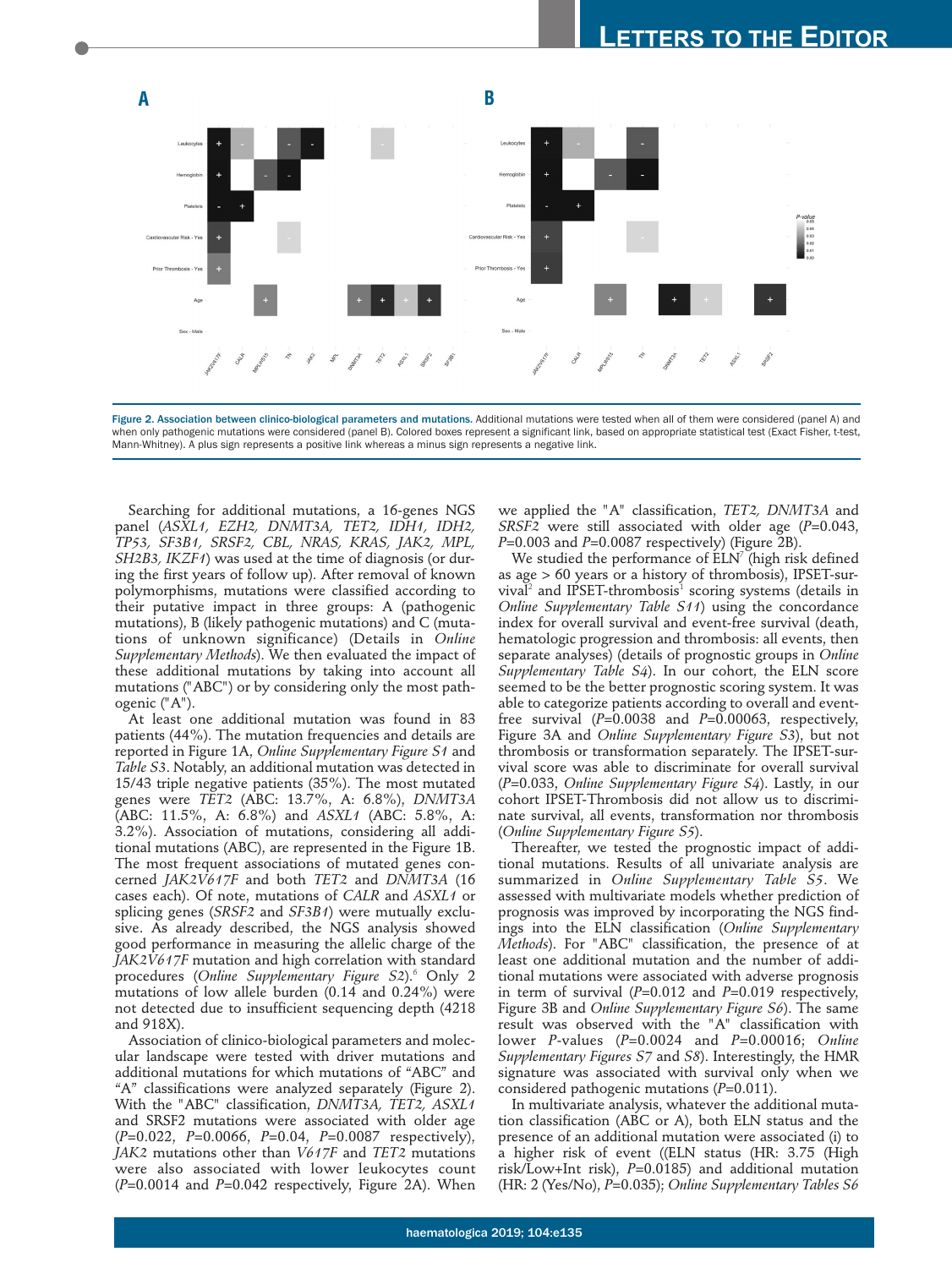

Figure 3. Overall survival of the entire cohort according to the ELN classification and additional mutations. Kaplan-Meier representation of survival data according to ELN prognostic score (panel A) and to the presence of one or more additional mutations (driver mutations were excluded and all additional mutations detected were considered: "ABC" classification) (panel B).

and *S7*), and (ii) to a lower overall survival (ELN status (HR: 9.6 (High risk/Low+Int risk), *P*=0.029) and additional mutation (HR: 3.5 (Yes/No), *P*=0.022; *Online Supplementary Tables S8* and *S9*).

Hematological transformation was associated with male sex (*P*=0.0047), *MPLW515* mutations (*P*<0.0001) and splice mutations (*P*<0.0001). In multivariate analysis, only male sex (HR: 5.9, *P*=0.029) remained associated to hematological transformation (*Online Supplementary Table S10*). The presence of cardiovascular risk factor was associated with thrombosis events in univariate (*P*=0.013) and multivariate (HR: 3.2 (Yes/No); 95% CI [1.2-8.1]; *P*=0.016) analysis.

In our study, targeted-NGS sequencing increased the proportion of ET patients with a clonal marker from 77.4% with driver mutations to 85.3%. Then, detection of a mutation by NGS screen can improve the diagnosis of clonal hematopoiesis in case of triple negative patients.<sup>8,9</sup> However, the interpretation of an additional mutation has to consider the age of the patient and the allele burden due to clonal hematopoiesis of indeterminate potential (CHIP) that can be found in healthy subjects. The result of the NGS must obviously be compared with all WHO diagnostic criteria to avoid a false diagnosis of MPN, particularly when detecting mutations in *TET2, DNMT3A* and *ASXL1* that have been demonstrated to be the most frequent in both CHIPs<sup>12</sup> and MPN (after the driver mutations) in previous studies $^{10,11}$  as in ours. In the present cohort, these mutations were associated with older age at diagnosis, raising the question of the presence of CHIPs associated to MPN either with 2 separates clones or with the acquisition of a driver mutation in a CHIP clone. This last hypothesis is supported by studies at clonal level that have shown that patients with both *TET2* and *JAK2V617F* mutations were older when the *TET2* mutation was first acquired.<sup>13</sup> However, we detected few additional mutations with allele burden <20%, and the distribution of the allele burdens between

patients over or under 65 years was similar (*Online Supplementary Figure S9*). This suggests that there were few CHIPs among the mutations detected in this study. Therefore, these additional mutations in our cohort can be considered as true clonal markers of MPN.

The prognostic impact of additional mutations in MPN was mostly studied in PMF where a signature of 5 genes (*ASXL1, EZH2, IDH1/2* and *SRSF2: HMR*) was associated to poor prognosis.<sup>3</sup> This HMR signature also showed an impact in pre-fibrotic PMF<sup>14</sup> but not in our ET cohort.

In ET, few studies are available to date. Tefferi *et al*. described an adverse molecular signature in a cohort of 183 ET patients with a validation in another cohort of 174 patients.<sup>15</sup> Notably, *ASXL1* and *SRSF2* were not found to be associated with adverse prognosis in this ET cohort, despite conveying a worse outcome in PMF or in another cohort of ET.<sup>8</sup>

In our study, the presence of at least one additional mutation at the time of diagnosis improved the prognostic evaluation of ELN classification in terms of overall survival and event-free survival. No impact of additional mutations on hematological transformation was found in multivariate analysis with a limited number of events. The prognostic impact of additional mutations was similar when we considered all mutations or only the most pathogenic. This result is of interest in the context of the rise of NGS in clinical practice because the classification of mutations encountered can be difficult particularly when a germline sample is not analyzed in parallel. Our study focused on diagnosis, but additional mutations could appear during the follow up even if this seems to be a rare event during chronic stage of the disease.<sup>16,11</sup> Nevertheless, some of these mutations could have a strong prognostic impact, such as *TP53* mutations.<sup>17,11</sup>

To conclude, our results suggest that NGS provides additional information on prognosis in ET. Larger studies are still needed for recommending a systematic molecular screening at ET diagnosis or during follow up.